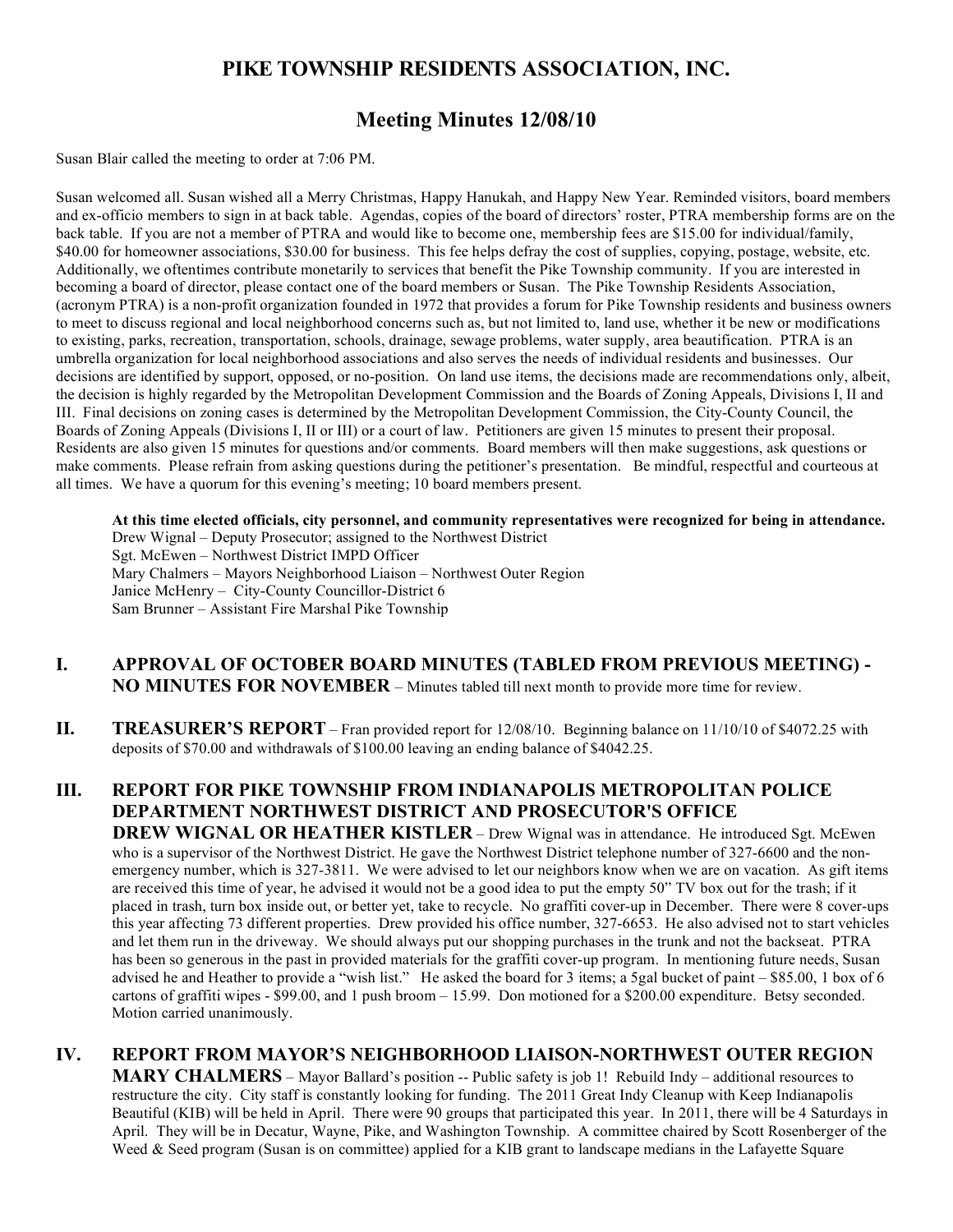corridor area. The committee decided four medians on Pike Plaza would be first. The project is intended to be over several years. Mary advised us that the 2010 leaf pickup program is now over.

#### **V. ANNOUNCEMENTS, PLAT REPORTS, AND CORRESPONDENCE** – 2 cases went to hearing.

- 7270 Georgetown Petitioner requested a 60-day continuance at the hearing. Susan objected to the continuance. The BZA board voted 2-2 for a continuance. Rules of procedure require a hearing on a tie vote. During the BZA's recess, the Petitioner left. Susan asked for a dismissal due to warrant of prosecution. The BZA dismissal vote was unanimous.
- 5041 W.  $96<sup>th</sup>$  Garage Doors of Indianapolis Pole sign. BZA divided variance request into parts A & B. Needed separation distance and height. The 660 feet distance portion was approved. The height was a tie vote; will be reheard on February 1.

### **VI. ALCOHOL PERMITS**

| <b>Contract Contract</b> | $1/3/11$ renewal -  | 86 <sup>th</sup> Street Pub- | 3661 West $86^{\text{th}}$ St | 3-way    |
|--------------------------|---------------------|------------------------------|-------------------------------|----------|
| $\sim 10^{-10}$          | renewal -<br>1/3/11 | 116 Grocery                  | 4624 Lafayette Rd             | Beer     |
| $\sim$ 10 $\pm$          | renewal -<br>1/3/11 | Noodles & Company            | 3450 W. $86^{th}$ St.         | 3-way    |
| $\sim$ 10 $\pm$          | $1/18/11$ renewal - | <b>Buffalo Wild Wings</b>    | 2514 Lake Circle Drive        | 3-way    |
| $\sim 10^{-1}$           | $1/18/11$ renewal - | The Main Event               | 7038 Shore Terrace            | $3$ -way |

Hooka Lounge – Nancy Beals of Drug Free Marion County attended ATC appeal hearing. The ATC referred the license renewal back to Marion County's Alcohol Beverage Board without a decision. Applicants desired to change their license to be an over 21 club. IMPD officers attended the local board and testified against the lounge; they also attended the appeal hearing. Currently scheduled to be heard on 1/18/11.

## **VII. LAND USE – NEW PETITION**

- **1)** 6317 Shanghai Rd. 2010-UV1-027 James and Ella Mae Duncan request a variance of use to provide for a landscape business with outdoor storage of commercial vehicles. Current zoning is D-3. Council District 1. Hearing date continued by PTRA to 1/4/11, BZA I. Presenter is Cary Harnett. Chairperson is ? (Vice-President, District III is vacant).
- *All structures have a legal building permit.*
- *Storage of materials all removed.*
- *Dispatch landscape activity since 1974. 1991 no homes in the area. 2000 homes north of the area. 2001 homes being built on the north side of property. 2010 white pines now 18 – 20 feet tall.*
- *Will fill in all gaps in tree line.*
- *8 new parking spots 9' x 18' will be hard surfaced.*
- *One neighbor raised concerns over truck noise.*
- *Other neighbors have no problem with it.*

*Commitments: No increase in vehicles. No lighting except security lighting. Variance shall be limited to current and 1st generation heirs only; variance will terminate if property sold to other than first generation relatives. No staging. No materials storage. No fuel onsite. 7:00 am – 7:00 pm, Monday – Saturday; no operation on Sunday. Jan motioned to support with commitments. Ray seconded. Motion carried unanimously.*

### **VIII. PRELIMINARY PROPOSALS**

- **1)** I-65 & Lafayette Rd. (north of Lafayette Square) Potential petitioner seeks modifications of commitments of integrated center to permit a nightclub. Christopher Posey is presenter. *– Live music, Jazz venue, Thursday – Saturday. They will have entertainment from the outside and a house band other days. Bands, singers and no DJ's. The club will be geared to ages 30 – 55. There will be light fare food services but not full service. They will apply for a 3-way alcohol license. There will be a dress code. They would like to open in May 2011. There will be 3 paid security guards. The tenant space will be 4000 sq. feet; will seat 130. Board did not take position.*
- **2)** I-65 & Lafayette Rd. (north of Lafayette Square) Potential petitioner seeks modifications of commitments to permit a liquor store. David Kingen is presenter. *– Have filed; will return after notices are mailed. Attending now to provide board with details and obtain reaction. Want to open a liquor store within integrated center. Owner has 22 liquor stores throughout Marion County. Plans to transfer liquor license from their 38th & Lafayette Rd. location. Intends to close that location due to difficult vehicle access. The new store will lease 3500 sq ft.*